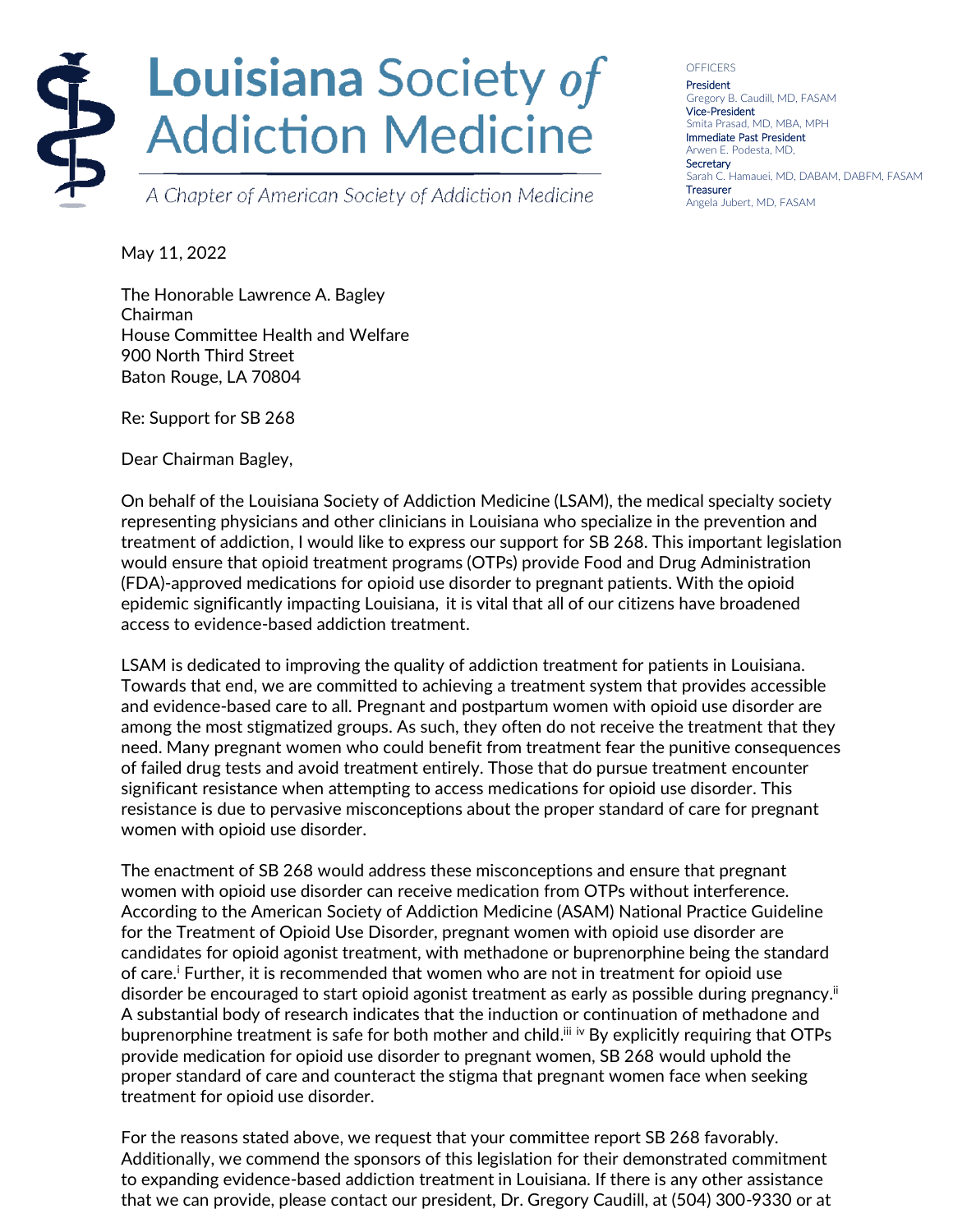[caudill1872@gmail.com.](mailto:caudill1872@gmail.com)

Sincerely,

Gregory Caudill, MD, FASAM President, Louisiana Society of Addiction Medicine

CC: The Honorable Christopher Turner The Honorable Roy Daryl Adams The Honorable Robby Carter The Honorable Kenny R. Cox The Honorable Raymond J. Crews The Honorable Michael Charles Echols The Honorable Julie Emerson The Honorable Jason Hughes The Honorable Travis C. Johnson The Honorable Ed Laravadain III The Honorable Wayne McMahen The Honorable Dustin Miller The Honorable Pat Moore The Honorable Robert Owen The Honorable Thomas A. Pressly The Honorable Larry Selders The Honorable Joseph A. Stagni The Honorable Tanner Magee The Honorable Clay Schexnayder